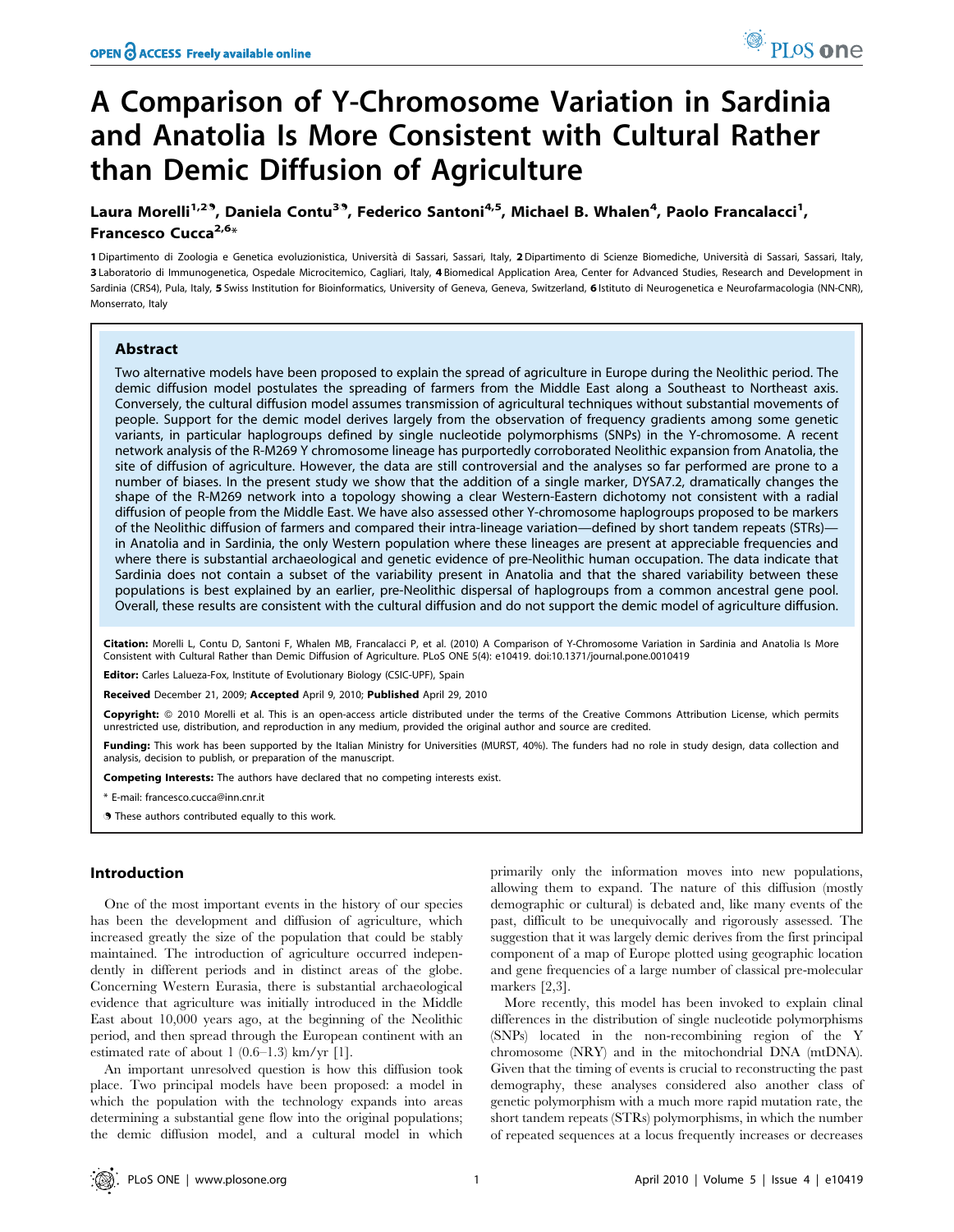over the course of generations and thus allows distinctions among members of the same haplogroup. Using these analyses, supporters of the demic diffusion model have proposed that families of lineages defined by certain combinations of SNPs, also known as haplogroups (namely E-M35, J-M172, F-M89 and G-M201 for the NRY and J, and T for mtDNA), represent tracers of the diffusion of farmers from the Middle East during the Neolithic [4,5]. However, most of the subsequent analyses of the NRY highlighted a much more complex scenario than that originally envisaged by the same authors, who then restricted the set of putative tracers of the demic diffusion from the Middle East during the Neolithic period [4,5] to only specific subclades (E-78; E-M123; J-M172 and its branches defined by the M67 and M102 mutations [6]). Still, it has also been suggested that E-M78 is not a reliable marker of Neolithic diffusion but instead traced a late Mesolithic spread of people from the southern Balkans towards South-East [7]. Furthermore, some of the variants used for these analyses are relatively frequent and, as illustrated by Currat and Excoffier [8], an ascertainment bias can occur when common variants, which usually are also older, are selected for these analyses. This view is consistent with the fact that such gradients are not observed for mtDNA when unascertained complete sequence data are used [9].

To overcome this, it was also proposed that the farmers migrating into areas occupied by hunter-gatherers were predominantly males [10,11]. However, while this model is plausible in a limited area and over a limited period of time (for instance this is observed in areas of central Africa where hunter-gatherers still live near farmers) it is difficult to envision a simplified multigenerational scenario where only male farmers repeatedly migrate and spread their genes across Europe over several thousand years.

As a result of increased knowledge and improved genetic resolution the original demic model has been progressively refined and eventually replaced with an hybrid model with both proposed ways of diffusion of agriculture contributing.

Still, the main uncertainty about the early peopling events in Europe is related to the fact that the clines in frequency of genetic variants do not *per se* reveal the time when the migration events underlying them actually occurred and that even the definition of the clines is prone to a number of variables that can affect results and conclusions.

For instance the R- M269 haplogroup shows the highest frequency in Western Europe reaching frequencies as high as 85% in Ireland [12], but it is also very common in the Iberian peninsula, Sardinia and Anatolia [13,14]. It has been proposed that R-M269 was initially introduced in Europe during the first Upper Paleolithic period and then expanded across the continent after the Last Glacial Maximum [4,15]. Crucial to this analysis was the observation that by genotyping an adequately informative set of STRs, a specific R- M269 STR haplotype, known as the Atlantic Modal Haplotype may be distinguished. This haplotype is extremely common in the Basque, Welsh, and Irish populations [16] but very rare in Anatolia where another common STRhaplotype is detected in the M269 lineage. From these data there is no evidence, therefore, that at least in the British Isles, the agriculture transition was accompanied by a genetic flow due to incoming Neolithics or later immigrants originating in the Near East [16].

In contrast, Balaresque and colleagues [17] stated that M269 derived Y chromosomes belong to a relatively young group of Ychromosomes that were distributed over Europe by a process of demic diffusion associated with the spread of farming out of the Middle East, via Anatolia and that demic diffusion associated with the spread of farming out of the Middle East, via Anatolia.

Given these conflicting results, we reasoned that a more genetically informative comparative analysis of the Y-chromosome structure of R-M269 and of the other putative Neolithic tracers in Anatolia and in the rest of Europe, in particular in the island population of Sardinia, would be most revealing. Sardinia is especially important because agriculture arrived later and there is archaeological, genetic [13,18,19] and paleontological [20] evidence of pre-Neolithic human occupation, so it could provide more detailed clues to distinguish between the demic diffusion and the cultural spread models. Furthermore, previous analyses showed that, even if Sardinians and Anatolians have a different pattern of distribution for Y-chromosome haplogroups (figure 1), some additional lineages which have been proposed to mark the Neolithic diffusion of farmers are relatively common in this island so a comparison of the haplogroups of Anatolia and Sardinia has important ramifications [13].

# Results

With the aim of comparing the Y chromosome variability of Anatolia [14] with that of Sardinia, we analyzed the STR loci structure of paradigmatic haplogroups selected from previous work [13,14] on the basis of their frequencies in the assessed populations (figure 1).

The STR loci typed were matched with those previously assessed in Anatolia: DYS19, DYS388, DYS390, DYS391, DYS392, DYS393, DYS389-I, DYS389-II, DYS439, DYSA7.2 [14]. Regarding the haplogroups examined, we initially focused on R-M269 which represents the individual haplogroup most shared not only in Sardinia and Anatolia, but also in Europe as a whole. We then analysed G-M201, which is also common in Anatolia and Sardinia, as well as the putative markers of Neolithic diffusion, E-M78; E-123; J-M172 common in Anatolia but detected at appreciable frequency also in Sardinia (figure 1).

For each haplogroup, we analyzed the relevant subclades and constructed networks of their STR haplotypes (shown in figures 2 and 3), estimated Time from the Most Recent Common Ancestor (TMRCA) values (table 1) and performed a detailed analysis of the intra-lineage haplotype sharing in the assessed populations (tables 2–3, figure 4). To promote reliable analysis, and to minimize sampling components of variance, we wanted to ensure that a similar number of chromosomes were counted in Anatolia and in Sardinia for each of the assessed lineages. This was achieved by assessing a subset of 238 Sardinian individuals (table S1) selected from a previous work [13].

Individually, R-M269 represents the most informative lineage for which previous studies have reached conflicting conclusions. Therefore, to have a more definitive picture we constructed a network of R-M269 considering not only Anatolia and Sardinia but also the Balkan, Georgian, Iberian and North-Western European populations (figure 2A).

A dichotomy between Western and Eastern populations was apparent with two distinct core haplotypes, corresponding to two informative R-M269 STR patterns. On the one hand is the DYS393- 13/DYSA7.2-12 STR pattern common throughout Western Europe and the Iberian peninsula, the Atlantic Modal Haplotype [16]. On the other hand is the DYS393-12/DYSA7.2-11 STR pattern which appears as a more recent Eastern European haplotype.

The Sardinian haplotypes belong to the Atlantic Modal Haplotype variability, with an interesting internal differentiation shown by the completely Sardinian branch off-shoot (figure 2A). In contrast, the majority of Anatolian samples belong to the DYS393- 12/DYSA7.2-11 subtype. Interestingly, the bridge between the two main forms, is represented by the intermediate step of a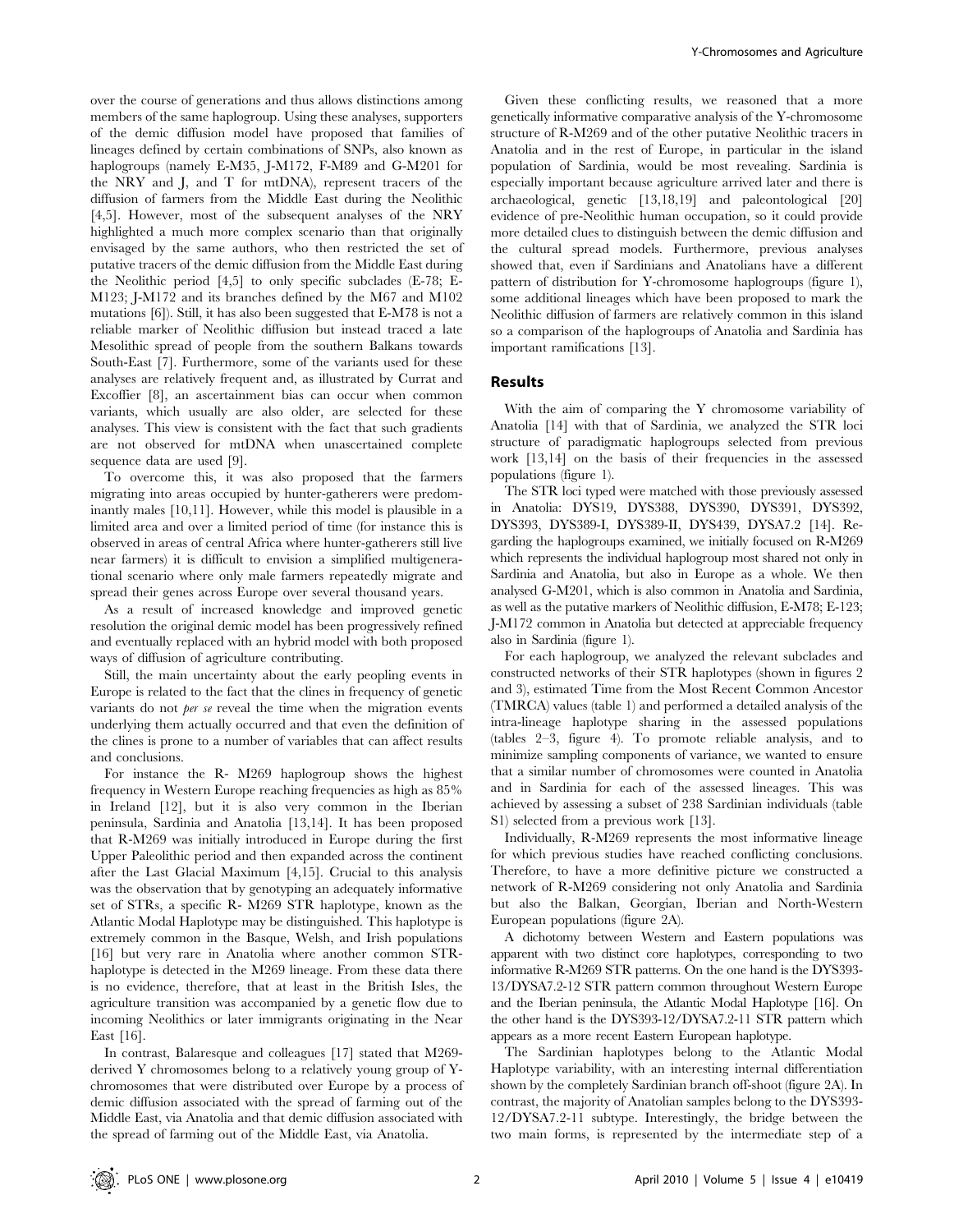

Figure 1. Comparison of haplogroup frequency percentages of the Sardinian and Anatolian Y-chromosomes. Anatolian population data are from [14]. doi:10.1371/journal.pone.0010419.g001

haplotype common in the Balkan region, DYS393-13/DYSA7.2- 11. This dichotomy is further corroborated when TMRCA values for R-M269 are examined; they provided a value of 32.6 KYA (1000 Years Ago, C.I. 95% 25.0–80.7) in the Iberian sample, 27.0 KYA in the Sardinians, (C.I. 95% 19.5–67.5) and 19.6 KYA (C.I. 95% 19.4–44.4) in the Anatolians: in all cases clearly pre-dating the advent of agriculture.

Quantitative data about a direct comparison between Sardinia and Anatolia are also informative. While the R-M269 haplogroup is the one for which the Sardinians and Anatolians have high and comparable frequencies (17.88% in Sardinia, 14.53% in Anatolia, figure 1, table 3), a more detailed analysis of the intra-lineage STR patterns in these populations revealed important differences. Only 4.55% of the R-M269 Sardinian Y-chromosomes were identical to those examined in Anatolia, while 2.63% of the Anatolian R-M269 were shared with the Sardinian gene pool (figure 4, table 2). The distribution of the counts of the shared and not shared haplotypes in these populations was not significantly different  $(table 2)$ .

The Sardinian and Anatolian populations also have similar frequencies of another common haplogroup, the G-M201 (figure 1, table 3) having a frequency of 12.6% in the former and 10.9% in the latter populations. The network of the G-M201 haplogroup (figure 3A) showed a ''star'' topology, but notice that similar frequency sizes are observed in the central core (where only Sardinians are present) and the peripheral haplotypes. Furthermore, some intermediate haplotypes were missing, which might suggest the presence of ancient founder effects or bottlenecks with relevant genetic drift phenomena. Consistently, similarly ancient

TMRCA values of 23.7 and 22.8 KYA were found in Sardinia and Anatolia, respectively (table 1). The STR structure of this lineage reveals that 6.78% of the G-M201 haplotypes detected in Sardinia were also detected in Anatolia, while 3.51% of those found in Anatolia were also present in Sardinia (table 2, figure 4). Like R-M269, the distribution of the counts of the shared and not shared haplotypes in these populations was not significantly different (table 2).

We then examined the two main sub-clades of the putative Neolithic E-M35 haplogroup, defined by the M78 and M123 mutations (figure 1). The Sardinian and Anatolian populations had been found to have very similar frequencies of E-M78 (4.98% and 4.97% respectively, figure 1, table 3). We found a ''star-like'' shape in the network of E-M78 with population-specific clades that departed from a core haplotype shared by the Anatolian and Sardinian populations (figure 3B) and estimated TMRCA values of 13.6 and 28.6 KYA for the Sardinian and Anatolian E-M78, respectively. We have also observed that 31% of the E-M78 Sardinian sub-haplotypes were also present in the Anatolian gene pool, while 36% of the Anatolian E-M78 were present in the Sardinian one (table 2, figure 4). The impressive symmetry of the haplotype sharing (table 2, figure 4), and the evolution pattern inferred by the network (figure 3B) is consistent with a shared equivalent ancestry, followed by subsequent differentiation.

The other putative Neolithic E-M123 mutation was found to be relatively rare in both Anatolia (frequency 5.5%) and Sardinia (2.3%) (figure 1, table 3). Furthermore, none of the E-M123 Ychromosomes were shared between the two populations (tables 2– 3, figure 3C).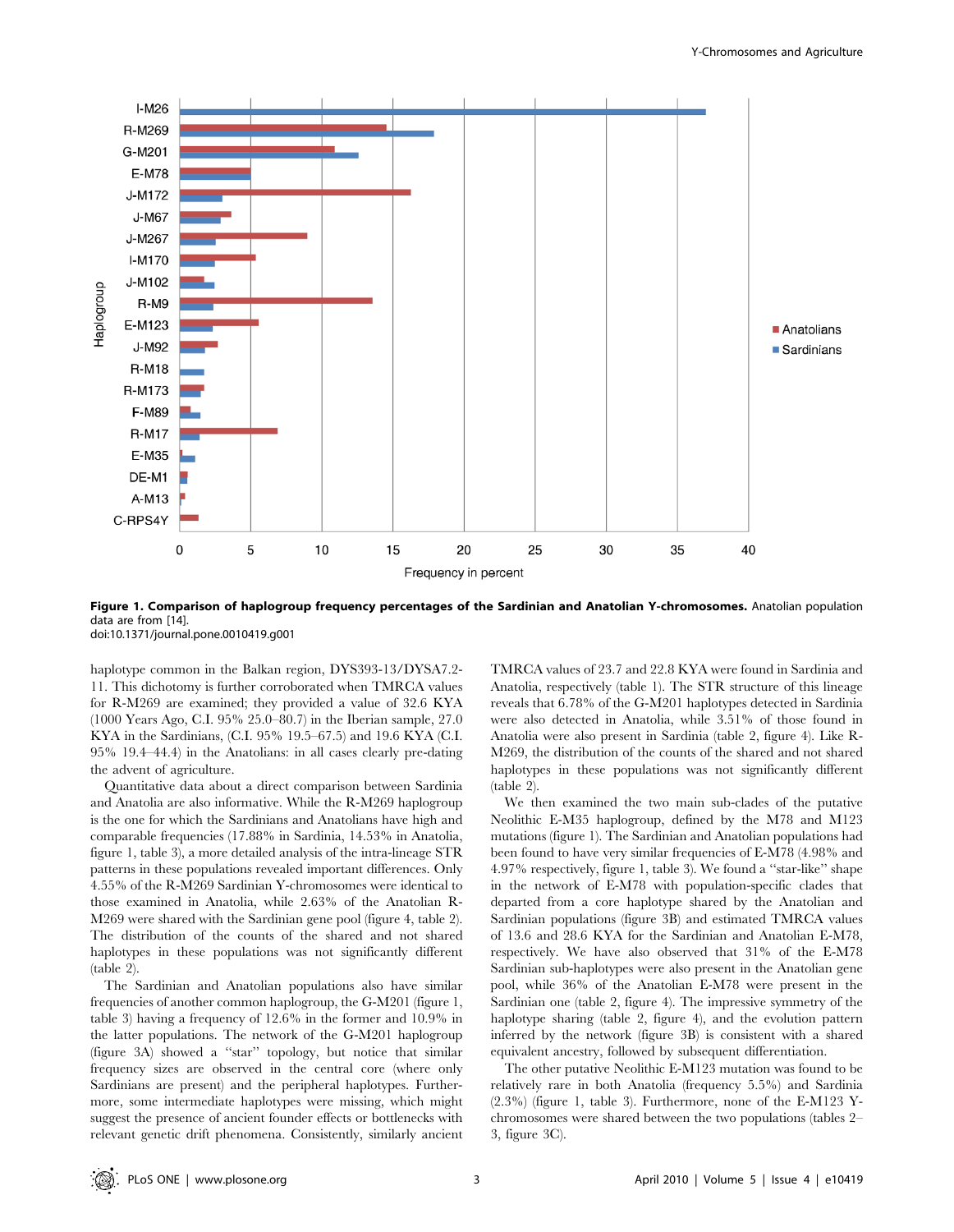

Figure 2. Median-joining network analysis of R-M269 haplogroup lineages. Figure 2A: The entire 10 STR data were used. Figure 2B: The same data of 2A but excluding STR DYSA7.2. The two network comparison highlights the impact on the network topology of the number of STRs used and their informativity. (Data from Anatolian, Georgian, Balkan, North West European and Iberian populations are from [14]. doi:10.1371/journal.pone.0010419.g002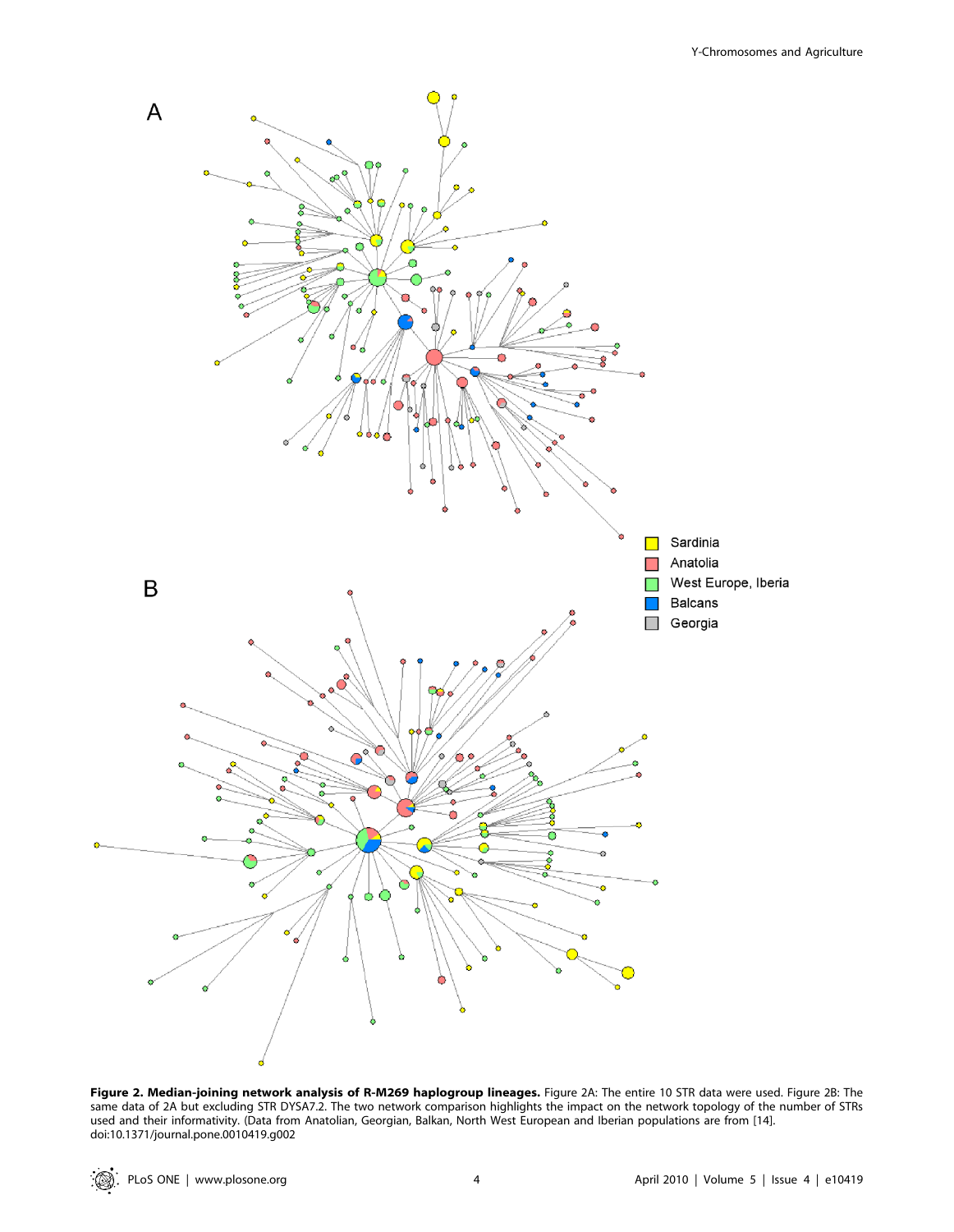

Figure 3. Median-joining network analysis of haplogroup lineages common in Sardinia. A. G-M201; B. E-M78; C. E-M123; D. J-M172 and its subclades. Anatolian population data are from [14]. doi:10.1371/journal.pone.0010419.g003

Haplogroup J, defined by the 12f2 polymorphism, was found to present a different distribution in Sardinia and Anatolia. In particular, the Sardinian J-M172 and its subclades J-M102, J-M67 and J-M67,92 Y-chromosomes only account for a low percentage of the genetic pool while the Anatolian J-M172(xM102, 67) represented 16% of the overall Y chromosomes (figure 1, table 3). Few J haplotypes were shared between the two populations (figures 3D, 4, table 2).

Considering the lineages assessed formerly (E-M78, E-M123, J-M267, J-M172(xM102,M67), J-M102, J-M67(xM92), J-M92, G-M201, I-M26, R-M269) as a whole, we found a small number of STR haplotypes were shared in both populations representing 4.01% of the total number of haplotypes present in Sardinia, and 3.70% of those detected in Anatolia (table 3).

Finally, as shown in Figure 1, one lineage, I-M26, is very common in Sardinia and absent in Anatolia (it is also detected in some Western European populations, albeit rarer than in Sardinia). The distribution of this founder variant, having in Sardinia a TMRCA of 17.8 thousands years (table 1), indicates that it originated before the main initial peopling of Sardinia, but after the separation between the Sardinians and the Anatolians and provides some rough indication about the time of separation between the bulk of these populations.

## **Discussion**

With the aim of investigating the foundation of the demic diffusion model, we compared the STR loci structure of paradigmatic Y chromosome haplogroups in Sardinia with those observed in Anatolia and in other European populations where they could be detected at appreciable frequencies [14].

R-M269, present at high frequencies in the whole of Europe appears to be singularly the most informative haplogroup. The Sardinians and Anatolians, even if they had very similar R-M269 haplogroup frequencies, could readily be distinguished when informative STRs were considered, with the Sardinians in the Western group, and the Anatolians in the Eastern group. In addition, the two populations belong to two distinct star-like episodes found in the network linking the STR haplotypes carrying the M269 mutation (figure 2A).

This suggested that there have been at least two expansions: one in Anatolia, and another in the Western European regions. The former might have dispersed to Georgia eastward and to the Balkan Peninsula westward, since these populations carried divergent R-M269 haplotypes. The other one could have involved a primitive settlement of R-M269 in Sardinia, considering both the R-M269 STR haplotype's relatedness to the Iberian one, and the TMRCA values with a more ancient date for the Iberian/West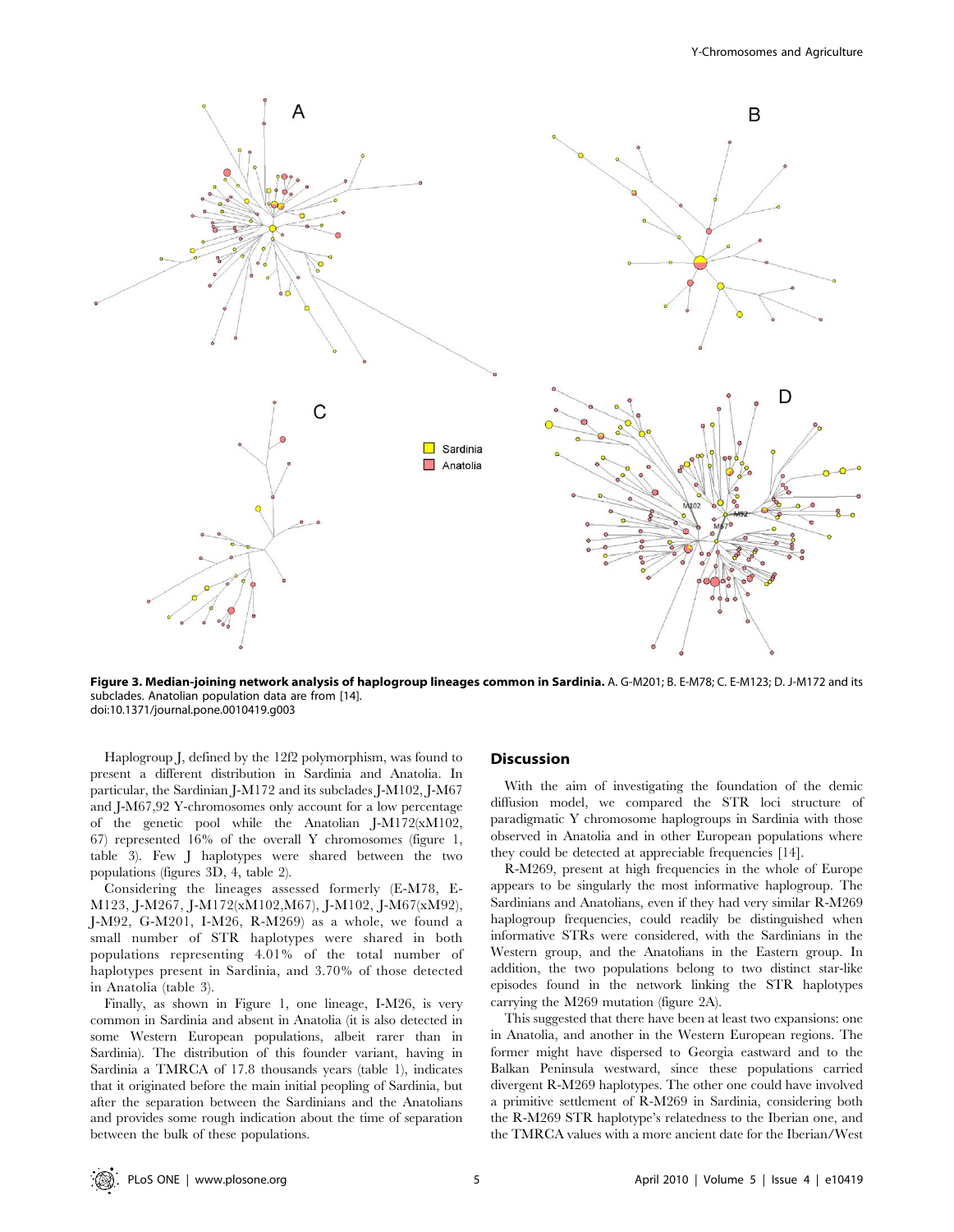Table 1. TMRCA values of the main Sardinian and Anatolian haplogroups provided by BATWING analysis using ten STR loci.

|                     | Lineage      | <b>I-M26</b>  | <b>R-M269</b> | G-M201        | <b>E-M78</b>  |
|---------------------|--------------|---------------|---------------|---------------|---------------|
| Sardinia            | <b>TMRCA</b> | 17.8          | 27.0          | 23.7          | 13.6          |
|                     | 95% c.i.     | $16.4 - 29.2$ | $19.5 - 67.5$ | $23.7 - 31.8$ | $11.8 - 21.2$ |
| Anatolia            | <b>TMRCA</b> |               | 19.6          | 22.8          | 28.6          |
|                     | 95% c.i.     |               | 19.4-44.4     | $20.6 - 32.8$ | 17.9-33.2     |
| Both<br>populations | <b>TMRCA</b> |               | 32.6          | 25.8          | 28.2          |
|                     | 95% c.i      |               | $25.0 - 80.7$ | $14.0 - 37.8$ | $20.9 - 33.2$ |

Time is expressed in KYA. Anatolian population data are from [14]. doi:10.1371/journal.pone.0010419.t001

European R-M269 clade (KYA 40.7, C.I. 95% 32.6–53.4) followed by Sardinians (KYA 27.0, C.I. 95% 19.5–67.5), Anatolians (KYA 19.6, C.I. 95% 19.4–44.4), and the population of the Balkans (KYA 14.8, C.I. 95% 11.0–16.6) (table 1). This probably means that, today, Western European populations have imprints of a more ancient Upper Palaeolithic peopling while the Eastern populations, like Anatolia, could have later collected in the more recent Upper Palaeolithic age, a different R-M269 modal haplotype.

Aside from the timing difference, the STR content of R-M269 haplotypes also indicates that the Sardinians and other Western populations did not receive this common lineage from settlers coming from the South-East following a demic diffusion model. These results are in agreement with the observations of Wilson and colleagues on the Iberian and British populations [16] and contrast sharply with the data and conclusions presented by Balaresque and collegues [17].

In the latter study, a network analysis of R-M269, revealed a starlike topology and TMRCA values for this haplogroup that were interpreted as consistent with a Neolithic demic expansion. Furthermore, a positive correlation of the haplotypes variance with the longitude was also reported as consistent with the spread of farming out of the Middle East. However, there may be some simple explanations for this apparent discrepancy.

First, the STRs used in our study are more numerous than in the work of Balaresque et al. [17]; specifically we typed also the marker DYSA7.2 (also called DYS461) and they did not. This marker is critical for haplotype identification. In fact, when we repeated our analysis but excluded marker DYSA7.2, the resulting network goes from a markedly bipolar structure (figure 2A) to a starlike one (figure 2B) that strongly resembles that of Balaresque et al. [17]. This STR, along with DYS393, allow the demarcation of the haplotype known as the Atlantic Modal Haplotype [12,16,21–23] that determines the characteristic bipolar topology of our network R-M269 in the analyses that include this variant.

Second, Balaresque et al. [17] used a STR specific germ-line mutation rate that placed the TMRCA in the Neolithic age. In contrast we used a unique prior for the microsatellite mutation rate estimates as  $6.9\times10^{-4}$  as recommended by Zhivotovsky and coworkers [24–26], see also [27–31], that, as reported above, placed the haplogroups TMRCA values in pre-Neolithic times. The difference between the former, evolutionarily effective, and the latter, germ line mutation rates is critical. In fact the haplogroups that survive the stochastic processes of drift and extinction accumulate STR variation at a lower rate than predicted from corresponding pedigree estimates. In particular, under constant population size, the accumulated variance is on average 3–4 times smaller [26]. Hence germ line mutation rates provide evolutionary estimates for haplogroups biased toward much younger age [26]. Also the correlation between longitude and the variance reported by Balaresque and co-workers [17] is skewed by the obtained TMRCAs values. If the TMRCAs are more ancient, as in our

Table 2. Number and percentage of 10 STR loci haplotypes shared in Anatolia and Sardinia in representative lineages.

| <b>Haplogroup</b>                                              | <b>E-M78</b> | E-M123         | J-M172 | J-M102         | J- M92       | J-M67          | G-M201         | R-M269         |
|----------------------------------------------------------------|--------------|----------------|--------|----------------|--------------|----------------|----------------|----------------|
| N. of entirely genotyped Sardinian samples                     | 29           | 13             | 19     | 13             | 14           | 18             | 59             | 66             |
| N. of copies present more than once in the<br>Sardinian sample | 17           | $\overline{7}$ | 0      | 7              | 4            | 4              | 29             | 24             |
| % of copies present more than once in the<br>Sardinian sample  | 58.62        | 53.85          | 0.00   | 53.85          | 28.57        | 22.22          | 49.15          | 36.            |
| N. of Sardinians copies shared with Anatolians                 | 9            | $\Omega$       |        |                |              | $\overline{2}$ | $\overline{4}$ | 3              |
| % of Sardinian copies shared with Anatolians                   | 31.03        | 0.00           | 5.26   | 7.69           | 7.14         | 11.11          | 6.78           | 4.55           |
| N. of entirely genotyped Anatolian samples                     | 25           | 29             | 85     | 9              | 14           | 19             | 57             | 76             |
| N. of copies present more than once in the<br>Anatolian sample | 14           | 9              | 14     | $\overline{2}$ | $\mathbf 0$  | $\Omega$       | 5              | 35             |
| % of copies present more than once in the<br>Anatolian sample  | 56.00        | 31.03          | 16.47  | 22.22          | 0.00         | 0.00           | 8.77           | 46.05          |
| N. of Anatolian copies shared with Sardinians                  | 9            | $\mathbf{0}$   | 3      |                | $\mathbf{1}$ | $\mathbf{1}$   | 2              | $\overline{2}$ |
| % of Anatolian copies shared with Sardinians                   | 36.00        | 0.00           | 3.53   | 11.11          | 7.14         | 5.26           | 3.51           | 2.63           |
| P value*                                                       | 0.57         | <b>N.A.</b>    | 0.56   |                | 1            | 0.60           | 0.68           | 0.66           |

Anatolian population data are from [14].

\*For each lineage, P values are computed using the Fisher exact test and a 262 contingency table considering two variables, place of origin (Sardinia or Anatolia) and sharing of STR haplotypes in the two populations (shared or not shared) and tabulating the data accordingly: a) number of counts of observed STR haplotypes present in Sardinia that are shared with the Anatolians, b) number of counts of STR haplotypes present in Sardinia that are not shared with the Anatolians, c) number of counts of observed STR haplotypes present in Anatolia that are shared with the Sardinians, d) number of counts of observed STR haplotypes present in Anatolia that are not shared with the Sardinians.

 $NA = Not$  Applicable because of the presence of 0 values in cells.

doi:10.1371/journal.pone.0010419.t002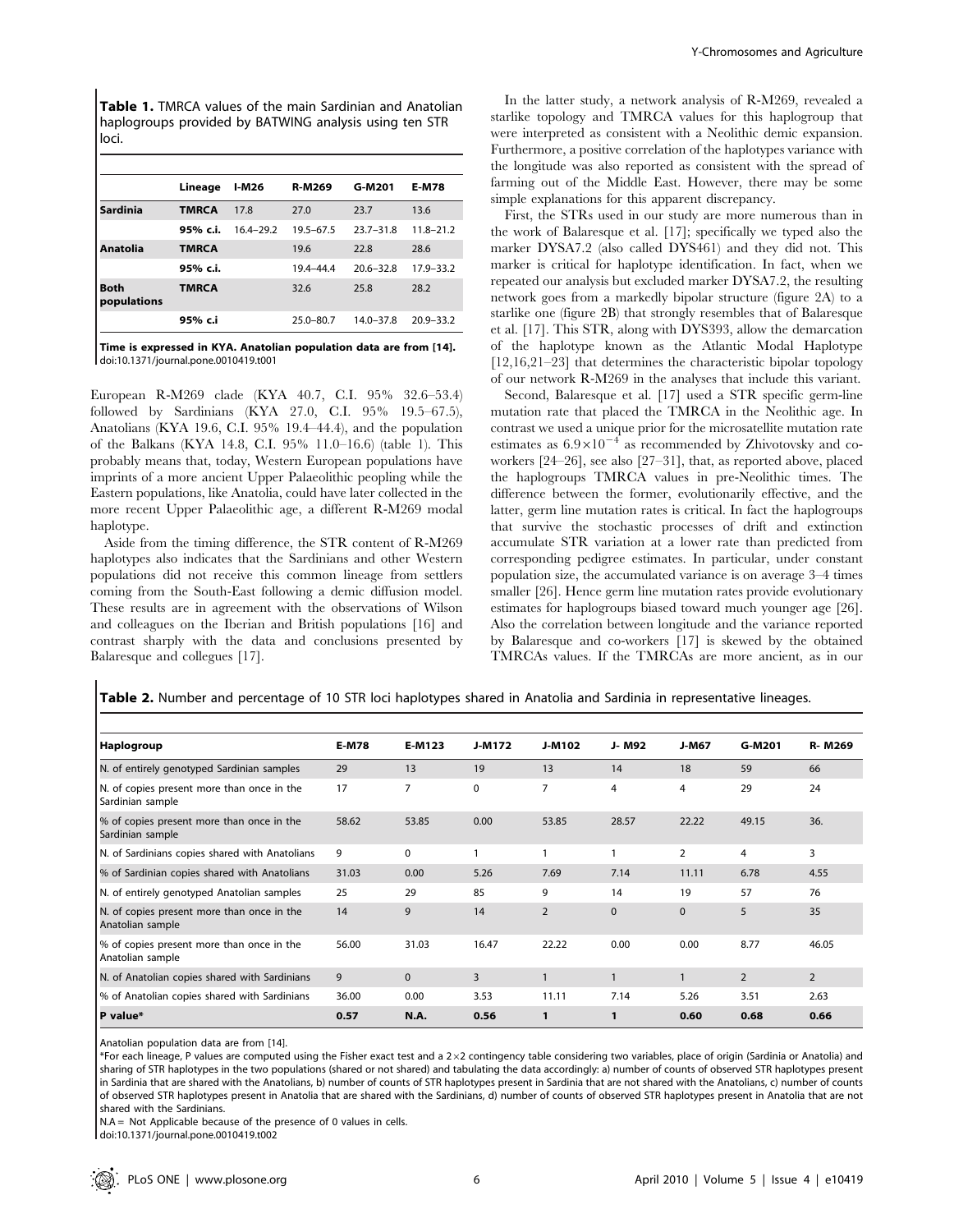Table 3. Percentage of representative lineages in the Sardinian and Anatolian samples and percentage of shared haplotypes with the compared population.

| Haplogroup   | % in the Sardinian<br>population | % of Sardinian haplotypes<br>shared with Anatolians | % in the Anatolian<br>population | % of Anatolian haplotypes<br>shared with Sardinians |
|--------------|----------------------------------|-----------------------------------------------------|----------------------------------|-----------------------------------------------------|
| E-M78        | 4.98                             | 1.55                                                | 4.97                             | 1.79                                                |
| E-M123       | 2.31                             | 0.00                                                | 5.54                             | 0.00                                                |
| J-M172       | 3.00                             | 0.16                                                | 16.25                            | 0.57                                                |
| J-M102       | 2.44                             | 0.19                                                | 1.72                             | 0.19                                                |
| J- M92       | 1.78                             | 0.13                                                | 2.68                             | 0.19                                                |
| $J-M67$      | 2.89                             | 0.32                                                | 3.63                             | 0.19                                                |
| G-M201       | 12.58                            | 0.85                                                | 10.90                            | 0.38                                                |
| R-M269       | 17.88                            | 0.81                                                | 14.53                            | 0.38                                                |
| <b>Total</b> | 47.86                            | 4.01                                                | 60.23                            | 3.69                                                |

Anatolian population data are from [14].

doi:10.1371/journal.pone.0010419.t003

computations based on the evolutionarily effective mutation rate, the progenitor will be located in pre-Neolithic times. The distribution of populations in figure 2A of Balaresque et al. [17] is also compatible with the post-glacial repopulation of areas further north. Furthermore, even the genetic landscape of the South-Eastern populations that acquired the Neolithic technology radiating from Anatolia, seemed to be shaped by autochthonous demographic expansions not related to the spread of people from Anatolia [7]. Overall, these observations indicate that the presence/absence of a single STR marker in the network can critically affect analyses, interpretation of the data and conclusions as does the use of different STR mutation rates.

They also illustrate the risk of a reductionist model focusing only on one individual haplogroup without considering more realistic



Figure 4. Percentage partition of Sardinian and Anatolian Y-chromosomes in copies shared with the other population, shared within the population and not shared, i.e. present only once considering both populations. Anatolian population data are from [14]. Abbreviations: Anat = Anatolian sample, Sard = Sardinian sample. doi:10.1371/journal.pone.0010419.g004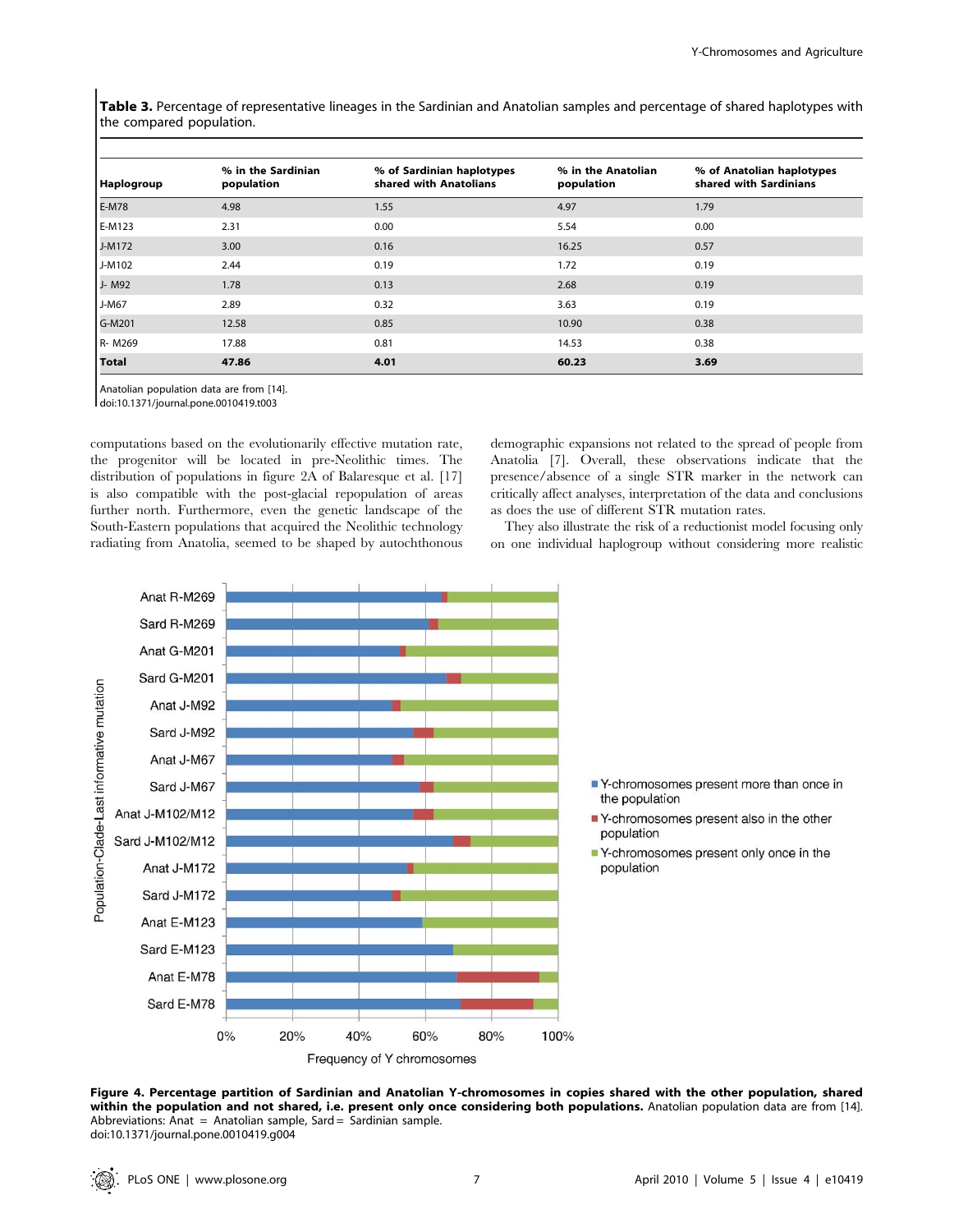population dynamics; groups of individuals - not just specific lineages - move from one population to another in the presence of a real gene flow, and the mechanisms of diffusion of cultural knowledge may have also differed over time and geographic area. For instance an incisive way to further assess the demic diffusion model is to use robust quantitative data to compare the intralineage variation - defined by STRs–not only of R-M269 but also of the additional putative ''Neolithic tracers'' in Anatolia and in any other European test population in which they are sufficiently common and where agriculture was introduced later. If these variants are genuine tracers of the demic diffusion, the test population should include these lineages, and when present they should contain a subset of the STR variability present in Anatolia. Some of these markers are present at appreciable frequencies in Sardinia and we therefore used a combination of Y-chromosome SNPs and STRs data and matched data in Anatolia (as a test donor population) and in Sardinia (as a test recipient population) for the presence of genetic flow related to the introduction of agriculture.

We observed that the percentage of intralineage STR-haplotypes shared between Sardinians and Anatolians are consistently very small (figure 4, table 3). Furthermore, the proportion of individuals with STR haplotypes shared in Sardinia and in Anatolia, relative to the proportion of individuals without shared STR haplotypes, was rather similar and do not differ statistically in the two populations for R-M269 and for all assessed haplogroups (figure 4, table 2). These data, along with the high-resolution STR structure and distribution of the various haplogroups and the related TMRCA values also indicate that the shared variability amongst these populations is best explained by an earlier dispersal of these haplogroups from a common ancestral gene pool, and subsequent ancient founder effects covering a long period of time in the pre-Neolithic age.

Hence, also this set of analyses clearly indicates that, at least in Sardinia, the genetic contribution of the Neolithic settlers was negligible, despite the presence of Y-chromosome lineages that have been considered specific markers of such diffusion. Indeed, all together the various sets of data suggest that the clines of frequencies observed in Europe for some other markers predate the introduction of agriculture and that the E, G and J clades also came to Sardinia by a pre-Neolithic pathway. It could be argued that this latter set of analyses are valid for Sardinia; an exception that cannot be generalized to the rest of Europe. However, the fact that lineages, such as G-M201, E-M78, E-M123, J-M172 are rare or absent in Central, Western and Northern Europe, is strong primary evidence against the assertion that these variants are tracers of Neolihic diffusion from the Middle East to the rest of Europe. Furthermore, a similar trend can be seen also for autosomal traits like beta-thalassemia variants that show different patterns of distribution in these populations [32]. If a considerable fraction of Neolithic farmers arrived in Sardinia and elsewhere, the ancient–IVS110 beta-thalassemia mutation (like the Eastern subtype of R-M269) common in Anatolia and in the Middle East, would be detected at appreciable frequencies in these populations, at least where beta-thalassemia is common [32].

We can conclude that our data are not consistent with the hypothesis that there was a significant diffusion of genes into Western Europe driven by the acquisition of agriculture during the Neolithic age and support the notion that knowledge can spread faster than the genes of its discoverers.

## Materials and Methods

#### Sample selection

M102, M123, M130, M170, M172, M173, M201, M267 and M269 and 585 samples genotyped both for biallelic and for the STR haplotype DYS19, DYS385a, DYS385b, DYS389-I, DYS389-II, DYS390, DYS391, DYS393 all located in the nonrecombining portion of the Y chromosome, were available from a previous work [13].

We selected from this DNA collection 238 I-M26, R-M269, J-M172, E-M35, R-M18, G-M201 samples of Sardinian origins (See sample selection of Contu *et al.* [13]) and genotyped the additional DYS392, DYS388, DYS439, DYSA7.2 STR loci.

# DNA typing

The following primers were used to amplify fragments of interest: DYS392: FOR-TCA TTA ATC TAG CTT TTA AAA ACA A; REV-AGA CCC AGT TGA TGC AAT GT. DYS388: FOR-GTG AGT TAG CCG TTT AGC GA; REV-CAG ATC GCA ACC ACT GCG. DYS439: FOR-TCC TGA ATG GTA CTT CCT AGG TTT; REV- GCC TGG CTT GGA ATT CTT TT. DYSA7.2: FOR-AGG CAG AGG ATA GAT GAT ATG GAT; REV- TTC AGG TAA ATC TGT CCA GTA GTG A. Y-STR loci were genotyped by separating the fluorescent-tagged PCR products on a 96-capillary-sequencer (MegaBACE 1000 DNA capillary sequencer) following the manufacturer's instructions. Two samples for each STR locus and two different allelic sizes were sequenced by direct capillary sequencing. The individuals were genotyped based on allele size data. Sequence patterns of DYS388, DYS439 and DYSA7.2 loci were converted to number of repeats following the recommendations of Gusmão et al. [33].

#### Nomenclature

The International Society of Genetic Genealogy [34] published a strictly cladistic Y-DNA haplogroup tree based on capital letters, in order to identify the broader clades, and a succession of numbers and letters for lower hierarchical levels, thus flexible enough to allow the unambiguous naming of haplogroups defined by newly discovered downstream markers. However, the internal nodes are highly sensitive to changes in tree topology cause the addition of new SNPs. This occurrence may require the periodical update of the nomenclature and can generate disorder when comparing data between papers published in different times. So, to overcome possible ambiguities and identify a given lineage, we added to the main letter defining the haplogroup name, the last downstream SNP observed. Thus we used E-M35 (E1b1b1), E-M78 (E1b1b1a), E-M123 (E1b1b1c), G-M201 (G), I-M26 (I2a1), J-M267 (J1), J-M172 (J2), J-M67 (J2a4b), J-92 (J2a4b1), J-M102 (J2b), R-M173 (R1), R-M18 (R1b1a1) and R-M269 (R1b1b2) to define lineages in this work.

## Data Analysis

Haplotype sharing analyses were performed using the Arlequin 3.01 package [35].

Haplotype data were used to construct haplotype networks using Network program v5.0.0 and default parameters were used for obtaining the median joining network trees [36].

The program BATWING [37] was used for a genealogical analysis. BATWING uses Markov chain Monte Carlo (MCMC) techniques to sample many reconstructed genealogies proportional to their probability under the coalescent model in a Bayesian framework (for background see Wilson et al. [37]). These reconstructed population histories depend on models for mutation and the expected genealogical structure and prior distributions for parameters of interest. By summarizing the population histories we can see the sorts of population history and ranges of parameters that are consistent with the data in the present. At equilibrium, the

930 male samples genotyped for the biallelic markers M1, M9, M13, M17, M18, M26, M35, M67, M68, M78, M89, M92,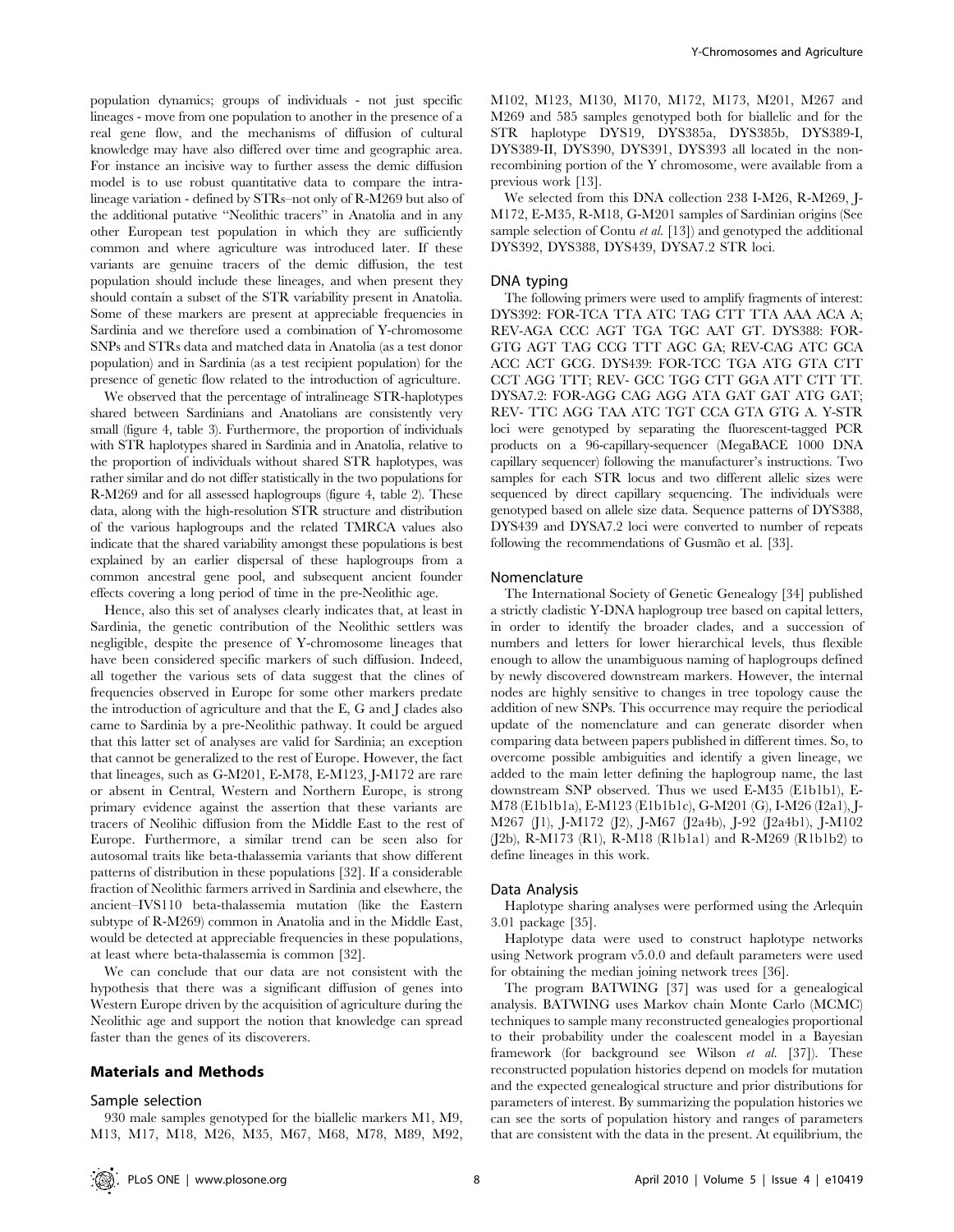set of most likely population histories (represented as trees) is obtained by sampling from the posterior probability distribution of all possible trees, given the observed data and the assumed underlying genetic and demographic model. The extended BATWING version used here assumes an unbounded single stepwise mutation model for the microsatellite loci and a coalescent process under an exponential model of population growth from an initially constant-size population.

We used BATWING analysis to establish the individual TMRCA for the I-M26, R-M269, G-M201 and E-M78 haplogroup lineages, using the Sardinian data and those from the other populations. A unique prior for the microsatellite mutation rate was based on the Zhivotovsky et al. [24–26] estimate as  $6.9\times10^{-4}$  and applied to DYS19, DYS388, DYS389I, DYS389II, DYS390, DYS391, DYS392, DYS393, DYS439 and DYSA7.2, setting gamma as (1.47, 2130) (mean = 0.00069,  $SD = 0.00057$  [38]. In this analysis we avoided using samples containing the duplicated DYS19 microsatellite.

Weakly informative priors were also given other parameters to aid convergence of the MCMC process as described in the Contu et al. [13]. Generation time was set at 25 years as used elsewhere in Ychromosome studies [39–42], adapting the estimated generation times for present day males to the presumably shorter life span in the past [43]. Although a natural measure of the central tendency of a sample of continuous data is its mode (the most probable value), the mean and median are the most popular measures of location due to their simplicity and ease of estimation. The median is often used instead of the mean for asymmetric data because it is closer to the mode and is insensitive to extreme values in the sample.

However, since the distribution of our simulated data appeared definitely skewed, non-normal and exposed to unpredictable contamination depending on the Markov Chain Monte Carlo sampling of the state space, after verifying that none of the markers examined showed bi-modal distribution, we employed the Half-Range Mode [44]. This is based on subsequent subdivision of the data set in an iterative fashion and appears to be one of the best compromises between reliability, ease of implementation and computing time. Indeed Half-Range Mode is robust for a wide variety of distribution and contamination levels [45]. This mode estimate also seems less affected by the sample size effect observed with mean-based estimates since, in our data, good convergence for the mode could be obtained even with relatively small sampling  $({\sim}10^7)$ , resulting in a good compromise between accuracy of calculation and computation time.

The inferred BATWING values are conservative, since we used a generation time of 25 years and the more robust and reliable mode-based estimates instead of the more commonly-used mean and median measures that tend to provide much older values for all the parameters assessed with BATWING [13,44,45].

Finally, we have employed a step-wise analytical strategy addressed to initially test for the presence of genetic flow from the Middle East (and notably from Anatolia) to any another European test population (and notably to Sardinia) and then, if a genetic flow was detected, to assess the size of this flow by incorporating suitable statistical models into the analyses.

To assess for the presence of detectable genetic flow from Anatolia we have used both qualitative data (the network analysis

#### References

suggest an unidirectional gene flow from the East.

The size effect of any genetic flow, if observed, could be further assessed by simulating data under different models and comparing simulated data summaries with the observed data. This more complex analysis would serve to reconstruct the separate contributions of complex migratory waves, and to take into account parameters, such as the initial effective population size, the degree of admixture with local population, the effect of gene flow with neighboring population over time as well as of convergent evolution at STR loci.

described above) and quantitative data to test the following hypotheses. If any lineage is indeed a genuine tracer of Neolithic diffusion from Anatolia, 1) it must be present in the recipient populations and 2) when present its intra-haplotype variation defined by differences in length of the STRs should be a proper subset of that observed in Anatolia. To test this, for each lineage, P values were computed with a  $2\times2$  contingency table using the Fisher exact test. More specifically, for each haplogroup present in both populations, we partitioned the data into mutually exclusive subsets based on their distribution in the assessed populations. We compared a) number of observed STR haplotypes present in Sardinia that are shared with the Anatolians, b) number of observed STR haplotypes present in Sardinia that are not shared with the Anatolians vs c) number of observed STR haplotypes present in Anatolia that are shared with the Sardinians, d) number of observed STR haplotypes present in Anatolia that are not shared with the Sardinians. If the intra-lineage variation doesn't show statistically different proportions in the two populations, it would reject the hypothesis of a detectable unidirectional gene flow from Anatolia, while on the other hand, if these counts are statistically different in the two populations with the higher proportion of shared haplotypes in Sardinia (and in any donor test population) hence indicating that its variability is encompassed in the Anatolian variability, it would

#### Supporting Information

Table S1 Genotyping data.

Found at: doi:10.1371/journal.pone.0010419.s001 (0.10 MB PDF)

## Acknowledgments

We thank David Schlessinger and Antonio Torroni for useful discussions and helpful comments, Luca Davolio Marani for English revision, Antonella Useli, Daria Sanna and Gabriele Farina for help and advice, Marco Casu for software's providing, and Patrizia Zavattari for technical support.

## Author Contributions

Conceived and designed the experiments: LM DC FS PF FC. Performed the experiments: LM DC. Analyzed the data: LM FS MBW FC. Contributed reagents/materials/analysis tools: FC. Wrote the paper: LM MBW PF FC. Designed and supervised the study: FC. Performed statistical analysis: FC, LM, FS, MBW. Read and approved the final manuscript: FC, DC, FS, MBW, PF. Participated in the study design: LM, DC, PF. Revised the manuscript: LM, DC, MBW. Designed figures and tables: LM. Participated in analysis of the data: DC. Performed marker genotyping: DC.

- 1. Pinhasi R, Fort J, Ammerman AJ (2005) Tracing the origin and spread of agriculture in Europe. PLoS Biol 3: e410.
- 2. Menozzi P, Piazza A, Cavalli-Sforza LL (1978) Sinthetic maps of human gene frequencies in Europeans. Science 201: 786–792.
- 3. Ammerman AJ, Cavalli-Sforza LL (1984) The Neolithic transition and the genetics of populations in Europe. Princeton: Princeton University Press.

<sup>5.</sup> Quintana-Murci L, Veitia R, Fellous M, Semino O, Poloni ES (2003) Genetic structure of Mediterranean populations revealed by Y-chromosome haplotype analysis. Am J Phys Anthropol 121: 157–71.